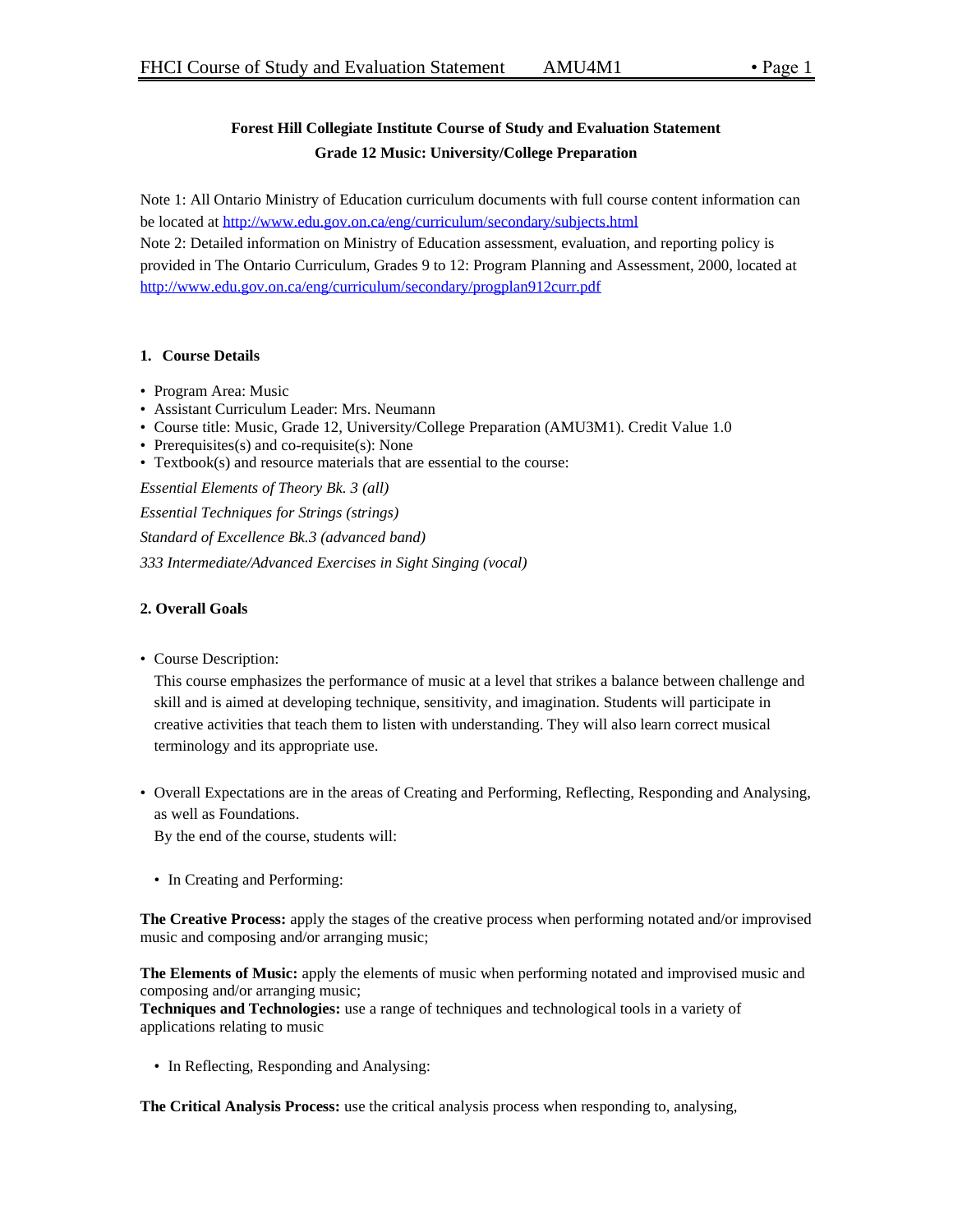reflecting on, and interpreting music;

**Music and Society:** demonstrate an understanding of social and cultural influences on and effects of traditional, commercial, and art music;

**Skills and Personal Growth:** demonstrate an understanding of how performing, creating, and critically analysing music has affected their skills and personal development;

**Connections Beyond the Classroom:** analyse opportunities and requirements for continued engagement in music;

• In Foundations:

**Theory and Terminology:** demonstrate an understanding of music theory with respect to concepts of notation and the elements and other components of music, and use appropriate terminology relating to them;

**Characteristics and Development of Musical Forms:** demonstrate an understanding of the development, function, and characteristics of various forms of music;

**Conventions and Responsible Practices:** demonstrate an understanding of conventions and responsible practices relating to music

• Specific Curriculum Expectations

Please refer to Ontario Ministry of Education curriculum document for details of Overall and Specific Expectations, found at http://www.edu.gov.on.ca/eng/curriculum/secondary/arts910curr.pdf

• Course content: *Performance – Individual and ensemble – 60 hours Ear training and sight reading – 10 hours; Theory – introductory – 15 hours; Music Analysis – elements of music – 15 hours; Music in Society– 5 hours; Composition – 5 hours*

#### **3. Program Planning Considerations**

• Individual Education Plan: Accommodations to meet the needs of exceptional students as set out in their Individual Education Plan will be implemented within the classroom program. Additional assistance is available through the Special Education program.

• The Role of Technology in the Curriculum. Using information technology will assist students in the achievement of many of the expectations in the curriculum regarding research, written work, analysis of information, and visual presentations.

• English as a Second Language (ESL): Appropriate accommodations in teaching, learning, and evaluation strategies will be made to help ESL students gain proficiency in English, since students taking ESL at the secondary level have limited time in which to develop this proficiency.

• Career Education: Expectations in this course include many opportunities for students to explore educational and career options, and to become self-directed learners.

• Cooperative Education and Other Workplace Experiences: The knowledge and skills students acquire in this courses will assist them in their senior level cooperative-education and work-experience placements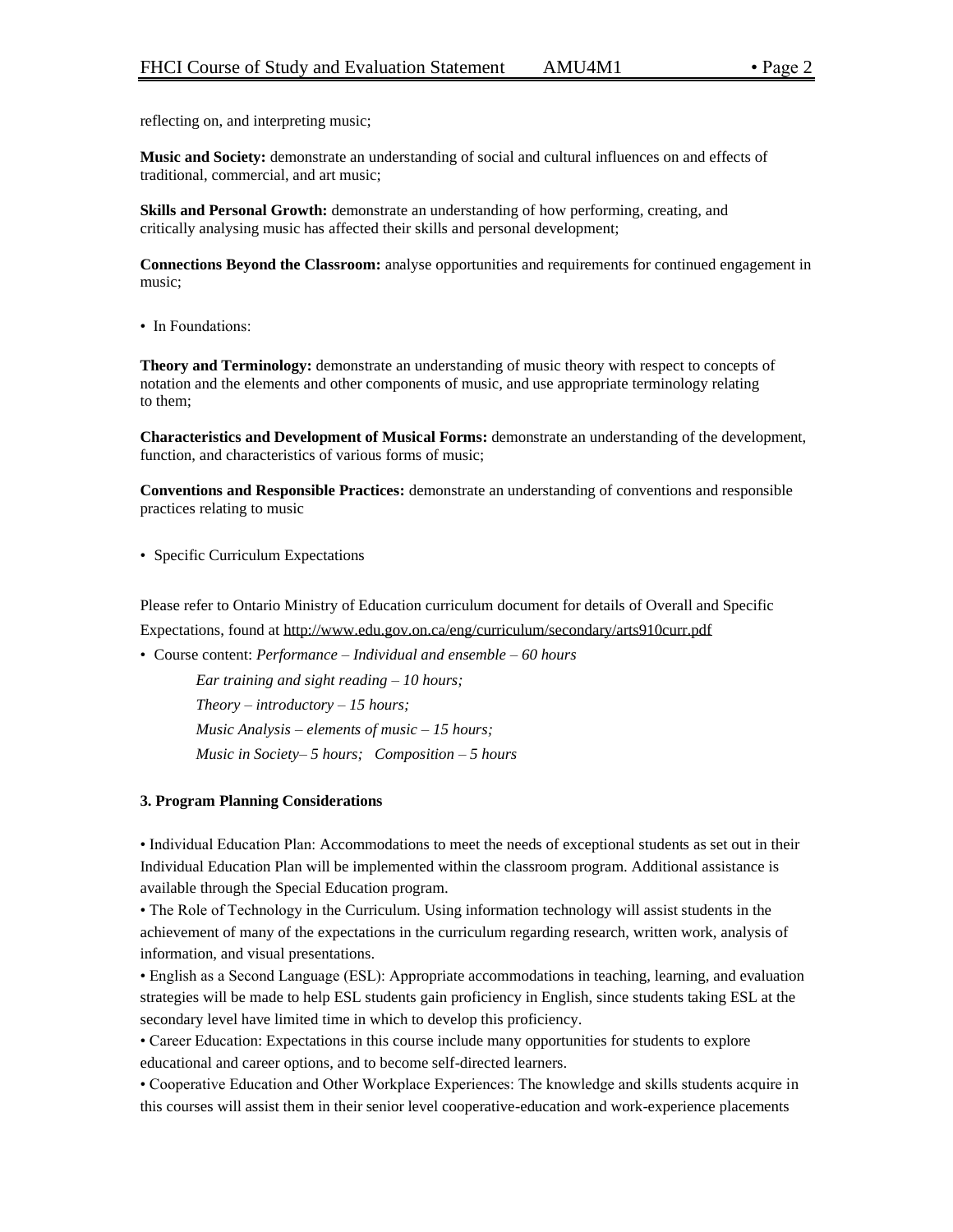related to this course. General information about cooperative education courses can be found at http://www.edu.gov.on.ca/eng/document/curricul/secondary/coop/cooped.pdf

#### **4. Learning Skills**

Learning Skills are skills and habits are essential to success in school and in the workplace. The Learning Skills evaluated are: Responsibility, Organization, Independent Work, Collaboration, Initiative and Selfregulation. Teachers report achievement on the five Learning Skills using letter symbols: E = Excellent,  $G = Good, S = S \text{atisfactory}, N = Needs Improvement. Learning Skills clearly affect levels of achievement,$ but they are not part of the evaluation of achievement and are not included in the midterm mark or final course mark.

### **5. Academic Honesty: Cheating and Plagiarism**

Students are expected to submit only their own original work on evaluations done in class or out of class. Plagiarism is the passing off the ideas or writings of another as one's own. Cases of academic dishonesty (cheating and/or plagiarism) will be dealt with on a case-by-case basis, but each case will involve an investigation, communication with the student and his/her parent/guardian, and a mark of zero for the plagiarized work. Whether the student has an opportunity to demonstrate his/her learning in another assignment will be at the discretion of the teacher and/or Principal.

#### **6. Teaching Strategies**

Teachers use a variety of teaching strategies to maximize student learning. The following teaching strategies will be used in this course:

• Direct Instruction is highly teacher-directed. This strategy includes methods such as lecture, didactic questioning, explicit teaching, practice and drill, and demonstrations.

• Indirect Instruction is mainly student-centered. Indirect Instruction includes inquiry, induction, problem solving, decision making, and discovery.

• Interactive Instruction relies heavily on discussion and sharing among participants. Interactive instruction may include total class discussions, small group discussions or projects, or student pairs or triads working on assignments together.

• Experiential Learning is inductive, learner centered, and activity oriented. In Experiential Learning, students participate in an activity; critically look back on the activity to clarify learning and feelings; draw useful insights from such analysis; and/or put learning to work in new situations.

• Independent Study refers to the range of instructional methods which are purposefully provided to foster the development of individual student initiative, self-reliance, and self-improvement. The focus is on planned independent study by students under the guidance or supervision of a classroom teacher.

## **7. Assessment and Evaluation Strategies**

Assessment and Evaluation of Student Achievement. The primary purpose of assessment and evaluation is to improve student learning. Assessment is the process of gathering information from assignments, demonstrations, projects, performances, and tests that accurately reflects how well a student is achieving the curriculum expectations in a course. As part of assessment, teachers provide students with feedback that guides their efforts towards improvement. Evaluation refers to the process of judging the quality of student work on the basis of established criteria, and assigning a value to represent that quality. In Ontario secondary schools, the value assigned will be in the form of a percentage grade.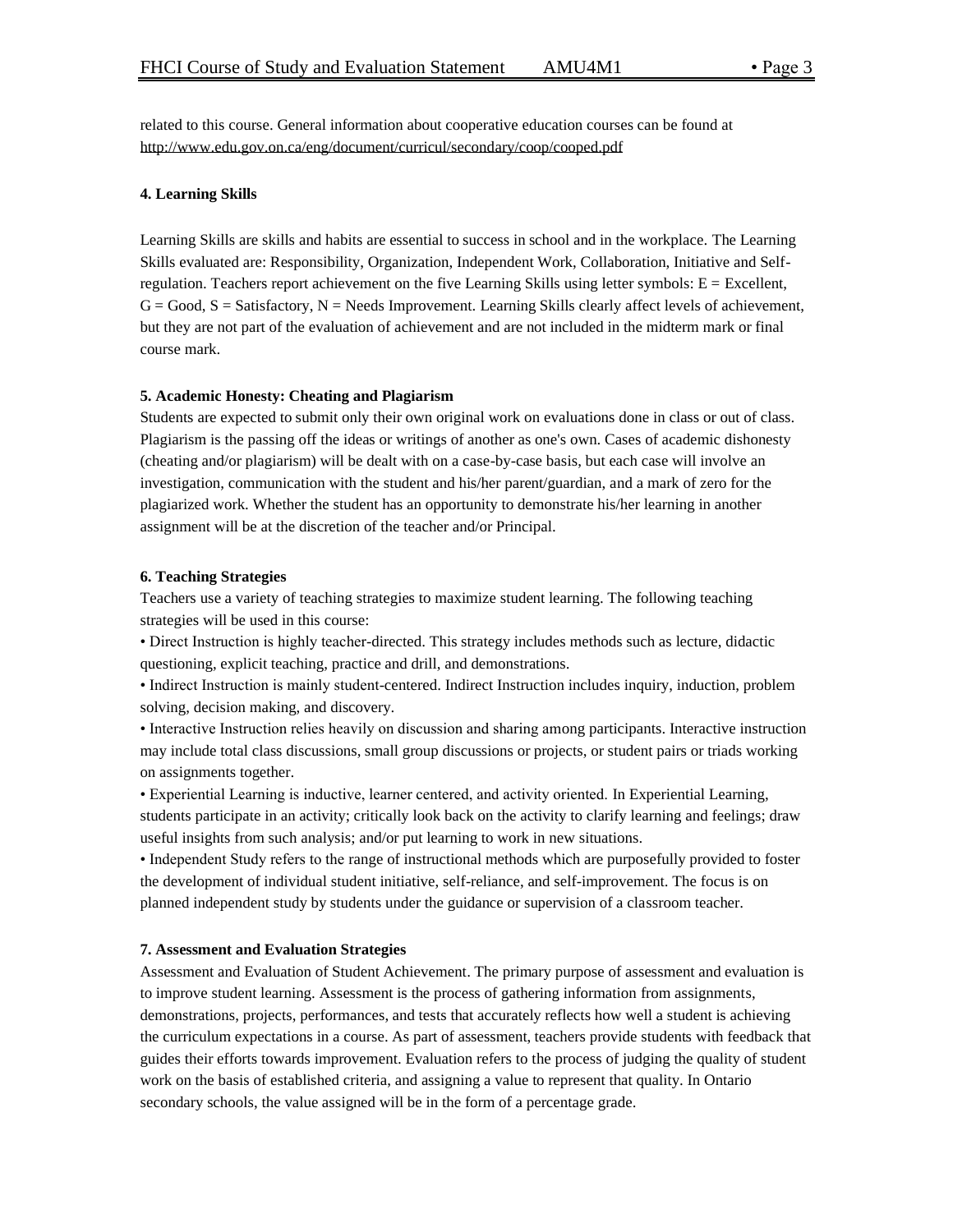- In this course, the following evaluation strategies will be used:
	- *Teacher observation of daily performance – oral feedback;*
	- *Individual, partner and group performance tests;*
	- *Quizzes and tests on music theory;*
	- *Written assignments: live and recorded performance review, historical letter, composer/performer research and presentation, song analysis;*
	- *Group and individual composition performance;*

### **8. Achievement Chart**

The achievement chart provides a standard, province-wide method for teachers to use in assessing and evaluating their students' achievement. Students are evaluated according to the major categories or strands in each course. Ministry curriculum documents provide detailed description of student achievement levels.

In this course, students are evaluated in three strands, according to the weightings shown:

| <b>Foundations</b> |               | Reflecting, Responding   Creating and Performing |
|--------------------|---------------|--------------------------------------------------|
|                    | and Analysing |                                                  |
|                    |               |                                                  |

### **9. 70% Mark on Course Work**

- Students need to demonstrate achievement of all the overall expectations of the course. 70% of the final mark in the course will be based on work done prior to the culminating activities. Evaluations that are late, missing, and/or incomplete will affect a student's 70% grade. See FHCI Evaluation Policy as printed in the Student Agenda Book for information about late, missed, and/or incomplete assignments.
- Dates, type, components of the evaluations during the course:

*Ongoing evaluation of daily performance*

*Class repertoire performance tests: instrumental – weekly, vocal – 4-6 times per semester*

*Theory: quizzes biweekly, three tests per semester*

*Independent analysis assignment Nov./April*

*Chamber Night Performance Evaluation*

*Large Ensemble Group Evaluation*

*Composition – due Jan./June*

*Review of live ensemble performance* 

#### **10. 30% Grade Based on Course Culminating Activities**

• All students must take part in the culminating activities for each course at every grade and level of study. The steps to follow when a student is absent from one or more culminating activities is included in the FHCI evaluation policy as printed in the Student Agenda Book.